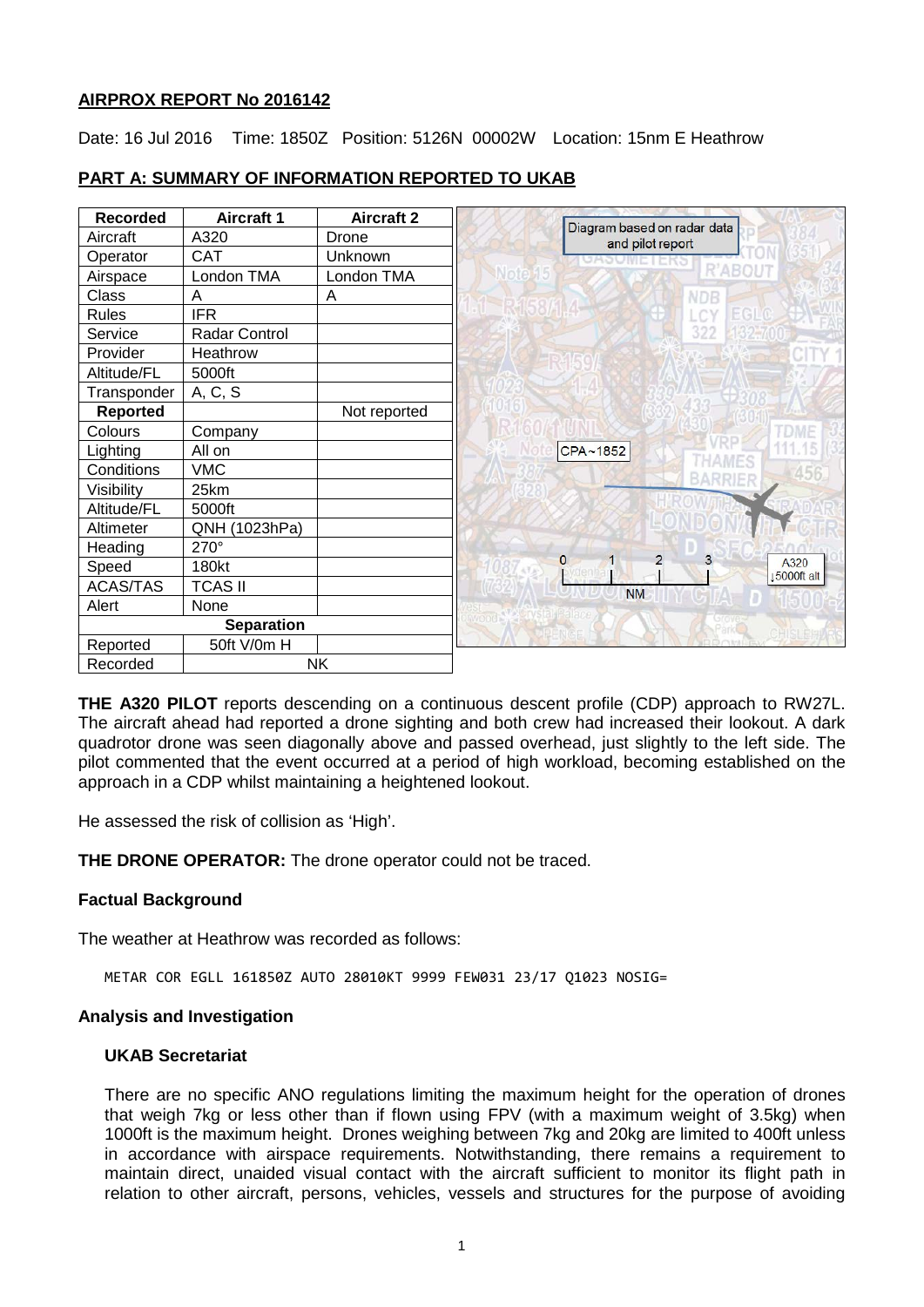collisions. CAP 722 gives guidance that, within the UK, visual line of sight (VLOS) operations are normally accepted to mean a maximum distance of 500m [1640ft] horizontally and 400ft [122m] vertically from the Remote Pilot.

Neither are there any specific ANO regulations limiting the operation of drones in controlled airspace if they weigh 7kg or less other than if flown using FPV (with a maximum weight of 3.5kg) when they must not be flown in Class A, C, D or E, or in an ATZ during notified hours, without ATC permission. Drones weighing between 7kg and 20kg must not be flown in Class A, C, D or E, or in an ATZ during notified hours, without ATC permission. CAP722 gives guidance that operators of drones of any weight must avoid and give way to manned aircraft at all times in controlled Airspace or ATZ. CAP722 gives further guidance that, in practical terms, drones of any mass could present a particular hazard when operating near an aerodrome or other landing site due to the presence of manned aircraft taking off and landing. Therefore, it strongly recommends that contact with the relevant ATS unit is made prior to conducting such a flight.

Notwithstanding the above, all drone operators are also required to observe ANO 2016 Article 94(2) which requires that the person in charge of a small unmanned aircraft may only fly the aircraft if reasonably satisfied that the flight can safely be made, and the ANO 2016 Article 241 requirement not to recklessly or negligently cause or permit an aircraft to endanger any person or property. Allowing that the term 'endanger' might be open to interpretation, drones of any size that are operated in close proximity to airfield approach, pattern of traffic or departure lanes, or above 1000ft agl (i.e. beyond VLOS (visual line of sight) and FPV (first-person-view) heights), can be considered to have endangered any aircraft that come into proximity. In such circumstances, or if other specific regulations have not been complied with as appropriate above, the drone operator will be judged to have caused the Airprox by having flown their drone into conflict with the aircraft.

A CAA web site<sup>[1](#page-1-0)</sup> provides information and guidance associated with the operation of Unmanned Aircraft Systems (UASs) and Unmanned Aerial Vehicles (UAVs).

Additionally, the CAA has published a UAV Safety Notice<sup>[2](#page-1-1)</sup> which states the responsibilities for flying unmanned aircraft. This includes:

'You are responsible for avoiding collisions with other people or objects - including aircraft. Do not fly your unmanned aircraft in any way that could endanger people or property. It is illegal to fly your unmanned aircraft over a congested area (streets, towns and cities). …, stay well clear of airports and airfields'.

#### **Summary**

An Airprox was reported when an A320 and a drone flew into proximity at about 1850 on Saturday 16<sup>th</sup> July 2016. The A320 pilot was operating under IFR in VMC in receipt of a Radar Control Service from Heathrow Director. The drone operator could not be traced.

## **PART B: SUMMARY OF THE BOARD'S DISCUSSIONS**

Information available consisted of a report from the A320 pilot and radar photographs/video recordings (which did not show the drone).

Members noted that the drone was operating at 5000ft and therefore beyond practical VLOS conditions. Also, in flying as it was within Class A airspace without the permission of Swanwick ATC, the Board considered that the drone operator had endangered the A320 and its occupants. Therefore, in assessing the cause, the Board agreed that the drone had been flown into conflict with the A320. Turning to the risk, although the incident did not show on the NATS radars, the Board noted that the pilot had estimated the separation to be 50ft above the aircraft, and that there had not

l

<span id="page-1-0"></span><sup>1</sup> www.caa.co.uk/uas

<span id="page-1-1"></span><sup>2</sup> CAP 1202